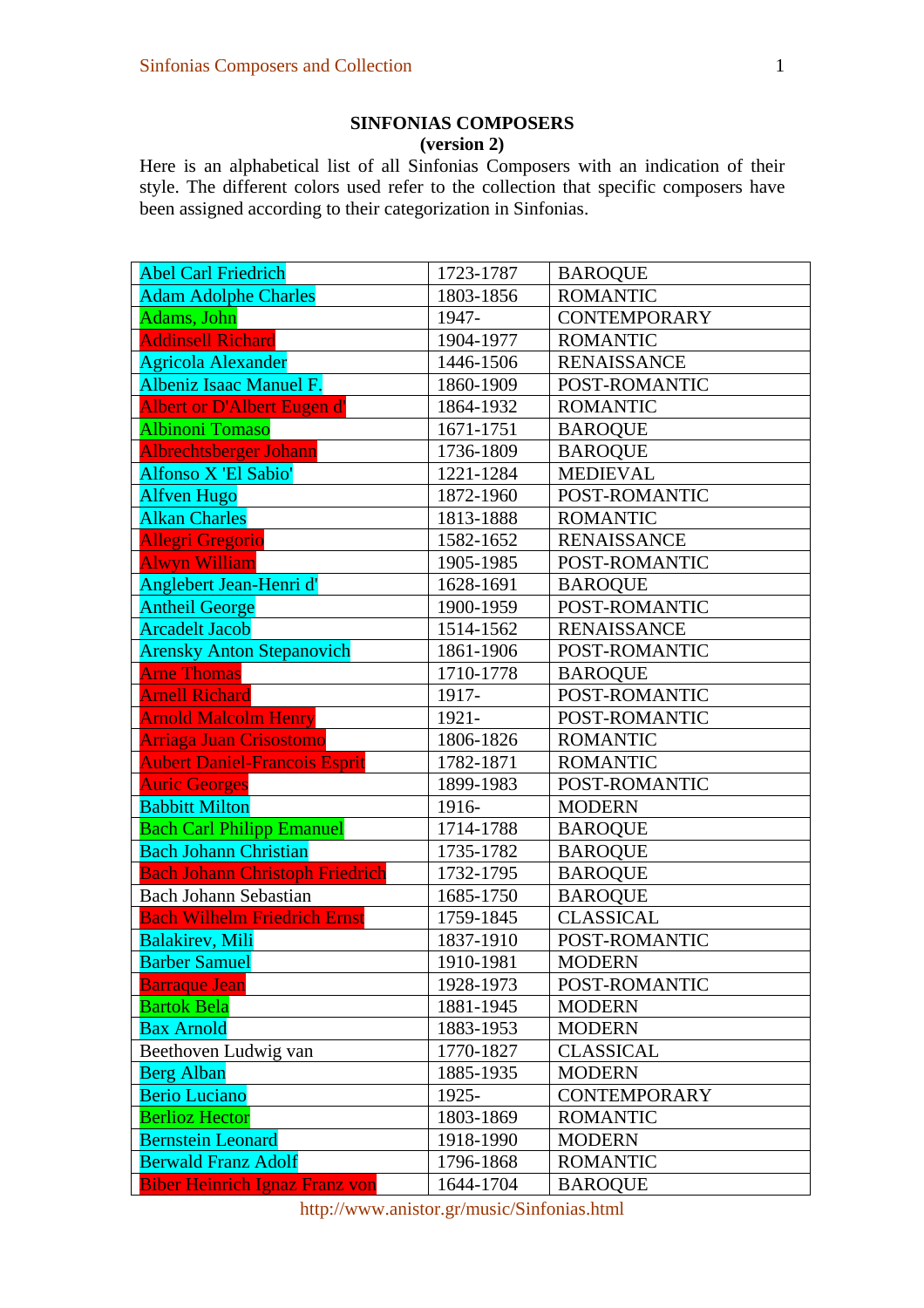| <b>Binchois Gilles de Bins</b>    | c1400-1460  | <b>MEDIEVAL</b>                      |
|-----------------------------------|-------------|--------------------------------------|
| <b>Bizet Georges</b>              | 1838-1875   | <b>ROMANTIC</b>                      |
| <b>Bliss Arthur</b>               | 1891-1975   | <b>MODERN</b>                        |
| <b>Bloch Ernest</b>               | 1880-1959   | <b>MODERN</b>                        |
| <b>Boccherini Luigi</b>           | 1743-1805   | <b>BAROQUE</b>                       |
| <b>Boieldieu Francoise-Adrien</b> | 1775-1834   | <b>ROMANTIC</b>                      |
| Boismortier Joseph Bodin de       | 1689-1755   | <b>BAROQUE</b>                       |
| <b>Boito Arrigo</b>               | 1842-1918   | <b>ROMANTIC</b>                      |
| <b>Borodin Alexander</b>          | 1833-1887   | <b>ROMANTIC</b>                      |
| <b>Boulanger Lili</b>             | 1893-1918   | <b>ROMANTIC</b>                      |
| <b>Boulez Pierre</b>              | 1925-       | <b>CONTEMPORARY</b>                  |
| <b>Boyce William</b>              | 1711-1779   | <b>BAROQUE</b>                       |
| <b>Brahms Johannes</b>            | 1833-1897   | <b>ROMANTIC</b>                      |
| <b>Brian Havergal</b>             | 1876-1972   | <b>MODERN</b>                        |
| <b>Bridge Frank</b>               | 1879-1941   | <b>MODERN</b>                        |
| <b>Britten Benjamin</b>           | 1913-1976   | <b>MODERN</b>                        |
| <b>Bruch Max</b>                  | 1838-1920   | POST-ROMANTIC                        |
| <b>Bruckner Anton</b>             | 1824-1896   | POST-ROMANTIC                        |
| <b>Brumel Antoine</b>             | 1450-1520   | <b>RENAISSANCE</b>                   |
| <b>Bryars Gavin</b>               | 1943-       | <b>CONTEMPORARY</b>                  |
| <b>Bull John</b>                  | 1562-1628   | <b>RENAISSANCE</b>                   |
| <b>Busnois Antoin</b>             | 1430-1492   | <b>RENAISSANCE</b>                   |
| <b>Busoni Ferrouccio</b>          | 1866-1924   | <b>MODERN</b>                        |
| <b>Buxtehude Dietrich</b>         | c 1637-1707 | <b>BAROQUE</b>                       |
| <b>Byrd William</b>               | 1543-1623   | <b>RENAISSANCE</b>                   |
| <b>Cabezon Antonio de</b>         | 1510-1566   | <b>RENAISSANCE</b>                   |
| Caccini Giulio                    | 1545-1618   | <b>RENAISSANCE</b>                   |
| <b>Cage John</b>                  | 1912-1992   | <b>CONTEMPORARY</b>                  |
| <b>Caldara Antonio</b>            | 1670-1736   | <b>BAROQUE</b>                       |
| Carissimi Giacomo                 | 1605-1674   | <b>BAROQUE</b>                       |
| <b>Carpenter</b> , John           | 1948-       | <b>MODERN</b>                        |
| <b>Carter Elliot Cook</b>         | 1908-       | <b>MODERN</b>                        |
| Carulli Ferdinandi                | 1770-1841   | <b>CLASSICAL</b>                     |
| <b>Chabrier Emmanuel</b>          | 1841-1894   | POST-ROMANTIC                        |
| <b>Charpentier Gustave</b>        | 1860-1956   | POST-ROMANTIC                        |
| <b>Charpentier Marc-Antoine</b>   | c 1645-1704 | <b>BAROQUE</b>                       |
| <b>Chausson Ernest</b>            | 1855-1899   | POST-ROMANTIC                        |
| <b>Cherubini Luigi</b>            | 1760-1842   | <b>CLASSICAL</b>                     |
| <b>Chopin Frederic</b>            | 1810-1849   | <b>ROMANTIC</b>                      |
| <b>Christou Jani</b>              | 1926-1970   | <b>CONTEMPORARY</b>                  |
| <b>Ciconia Johannes</b>           | 1335-1411   | <b>MEDIEVAL</b>                      |
| <b>Cilea Francesco</b>            | 1866-1950   | POST-ROMANTIC                        |
| Cimarosa Domenico                 | 1749-1801   | <b>CLASSICAL</b>                     |
| <b>Copland Aaron</b>              | 1900-1990   | <b>MODERN</b>                        |
| Corelli Arcangelo                 | 1653-1713   | <b>BAROQUE</b>                       |
| <b>Cornysh William</b>            | $? - 1523$  | <b>RENAISSANCE</b><br><b>BAROQUE</b> |
| <b>Couperin Francois</b>          | 1668-1733   |                                      |
| <b>Couperin Louis</b>             | 1626-1661   | <b>BAROQUE</b>                       |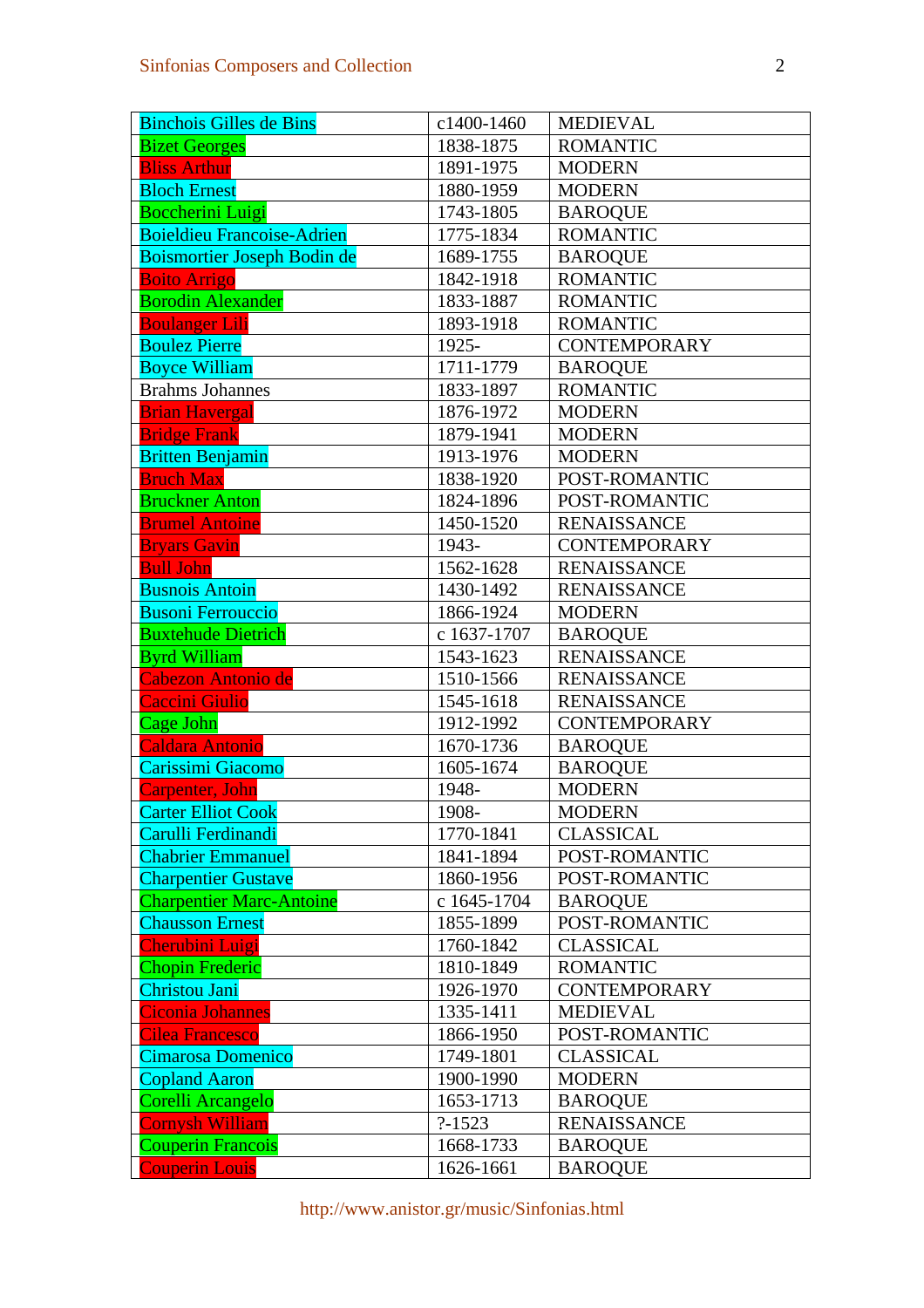| <b>Crumb George</b>                                | 1929-                    | <b>CONTEMPORARY</b>                      |
|----------------------------------------------------|--------------------------|------------------------------------------|
| Dallapiccola Luigi                                 | 1904-1975                | <b>CONTEMPORARY</b>                      |
| <b>Dandrieu Jean Francois</b>                      | 1682-1738                | <b>BAROQUE</b>                           |
| <b>Davies Peter Maxwell</b>                        | 1934-                    | <b>MODERN</b>                            |
| <b>Debussy Claude</b>                              | 1862-1918                | <b>MODERN</b>                            |
| <b>Delalande Michel-Richard</b>                    | 1657-1726                | <b>BAROQUE</b>                           |
| <b>Delibes Leo</b>                                 | 1836-1891                | <b>ROMANTIC</b>                          |
| <b>Delius Frederick</b>                            | 1862-1934                | <b>ROMANTIC</b>                          |
| <b>Despres Josquin</b>                             | 1440-1521                | <b>MEDIEVAL</b>                          |
| <b>Diabelli Anton</b>                              | 1781-1858                | <b>CLASSICAL</b>                         |
| <b>Dittersdorf Karl Ditters von</b>                | 1739-1799                | <b>CLASSICAL</b>                         |
| Donizetti Gaetano                                  | 1797-1848                | <b>CLASSICAL</b>                         |
| <b>Dowland John</b>                                | 1563-1626                | <b>RENAISSANCE</b>                       |
| <b>Dufay Guillaume</b>                             | c1400-1474               | <b>MEDIEVAL</b>                          |
| <b>Dukas Paul</b>                                  | 1865-1935                | POST-ROMANTIC                            |
| Dunstable John                                     | c 1390-1453              | <b>MEDIEVAL</b>                          |
| <b>Durufle Maurice</b>                             | 1905-1986                | <b>MODERN</b>                            |
| Dutilleux Henri                                    | 1916-                    | <b>CONTEMPORARY</b>                      |
| <b>Dvorak Antonin</b>                              | 1841-1904                | POST-ROMANTIC                            |
| <b>Eisler Hanns</b>                                | 1898-1962                | <b>ROMANTIC</b>                          |
| <b>Elgar Edward</b>                                | 1857-1934                | POST-ROMANTIC                            |
| <b>Elsner Josef Ksawery</b>                        | 1766-1854                | <b>CLASSICAL</b>                         |
| <b>Enesco or Enescu Georges</b>                    | 1881-1955                | <b>MODERN</b>                            |
| <b>Falla Manuel de</b>                             | 1876-1946                | <b>MODERN</b>                            |
| <b>Faure Gabriel</b>                               | 1845-1924                | POST-ROMANTIC                            |
| <b>Feldman Morton</b>                              | 1926-1987                | <b>MODERN</b>                            |
| <b>Field John</b>                                  | 1782-1837                | <b>CLASSICAL</b>                         |
| <b>Francaix Jean</b>                               | 1912-1997                | <b>MODERN</b>                            |
| <b>Franck Cesar Auguste</b>                        | 1822-1890                | <b>ROMANTIC</b>                          |
| Frescobaldi Girolamo                               | 1583-1643                | <b>BAROQUE</b>                           |
| Froberger Johann Jakob                             | 1617-1667                | <b>BAROQUE</b>                           |
| Gabrieli Giovanni                                  | c1558-1613               | <b>RENAISSANCE</b>                       |
| <b>Gade Niels Wilhelm</b>                          | 1817-1890                | <b>ROMANTIC</b>                          |
| Geminiani Francesco                                | 1687-1762                | <b>BAROQUE</b>                           |
| <b>Gershwin George</b><br>Gesualdo da Venosa Carlo | 1898-1937<br>c 1561-1613 | <b>MODERN</b>                            |
| <b>Gibbons Orlando</b>                             |                          | <b>RENAISSANCE</b><br><b>RENAISSANCE</b> |
| Ginastera Alberto Evaristo                         | 1583-1625<br>1916-1983   | <b>MODERN</b>                            |
| <b>Giordano Umberto</b>                            | 1867-1948                | POST-ROMANTIC                            |
| Giuliani Mauro                                     | 1781-1829                | <b>CLASSICAL</b>                         |
| <b>Glass Philip</b>                                | 1937-                    | <b>CONTEMPORARY</b>                      |
| <b>Glasunov Alexander</b>                          | 1865-1936                | POST-ROMANTIC                            |
| <b>Gliere Reinhold</b>                             | 1875-1956                | POST-ROMANTIC                            |
| Glinka Mikhail                                     | 1804-1857                | <b>ROMANTIC</b>                          |
| <b>Gluck Christoph Willibald</b>                   | 1714-1787                | <b>CLASSICAL</b>                         |
| <b>Goldberg Johann Gottlieb</b>                    | 1727-1756                | <b>BAROQUE</b>                           |
| Gorecki Henryk                                     | 1933-                    | <b>CONTEMPORARY</b>                      |
| <b>Gottschalk Louis Moreau</b>                     | 1829-1869                | <b>ROMANTIC</b>                          |
|                                                    |                          |                                          |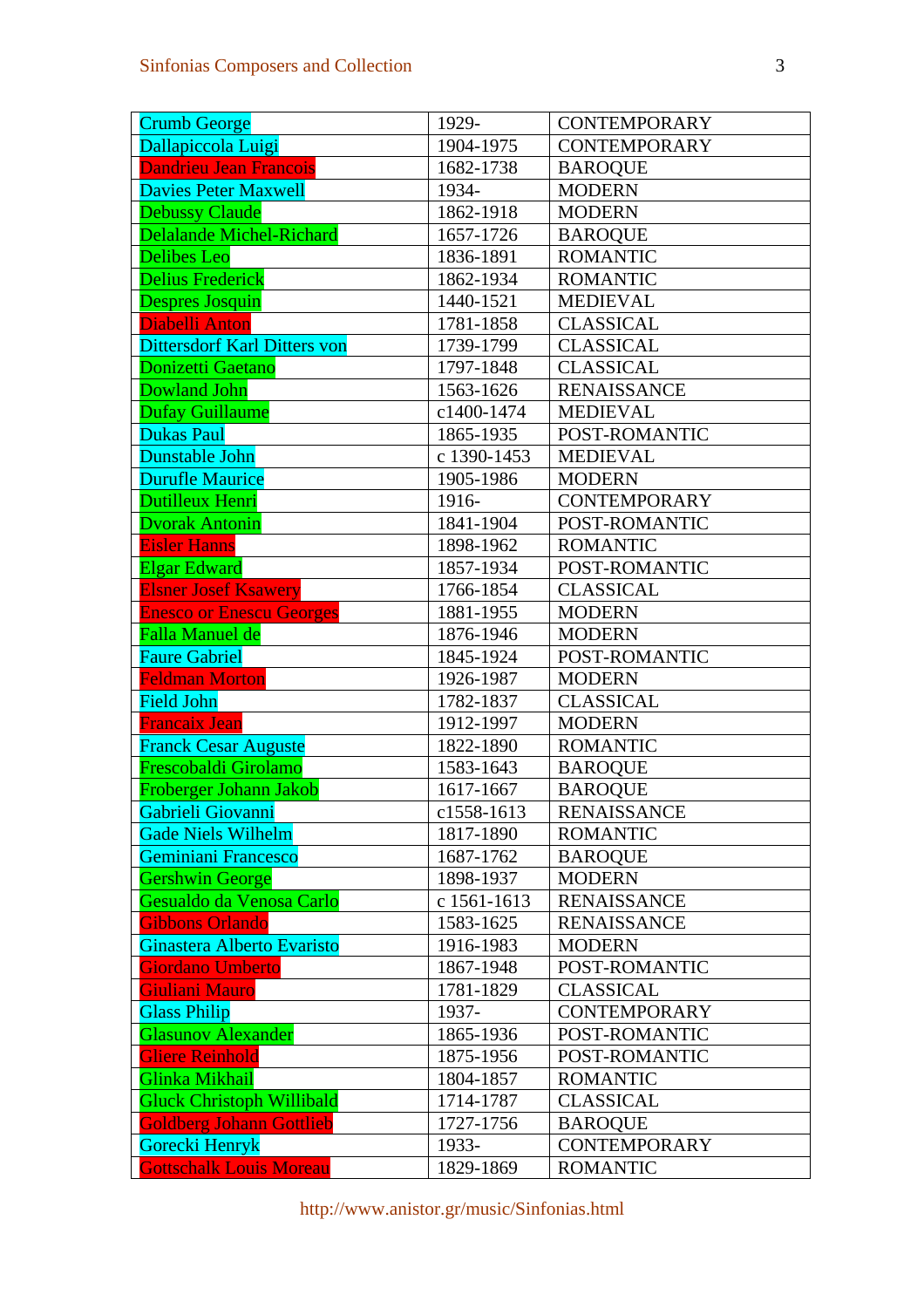| <b>Gounod Charles</b>               | 1818-1893   | <b>ROMANTIC</b>     |
|-------------------------------------|-------------|---------------------|
| <b>Granados Enrique</b>             | 1867-1916   | <b>ROMANTIC</b>     |
| <b>Grieg Edvard</b>                 | 1843-1907   | POST-ROMANTIC       |
| <b>Grigny Nicolas de</b>            | 1672-1703   | <b>BAROQUE</b>      |
| Gubaidulina Sofia                   | 1931-       | <b>CONTEMPORARY</b> |
| Handel Georg Friedrich              | 1685-1759   | <b>BAROQUE</b>      |
| <b>Harris Roy</b>                   | 1898-1979   | <b>MODERN</b>       |
| <b>Harrison Lou</b>                 | 1917-       | <b>MODERN</b>       |
| <b>Hartmann Karl Amadeus</b>        | 1905-1963   | <b>ROMANTIC</b>     |
| Haydn Franz Joseph                  | 1732-1809   | <b>CLASSICAL</b>    |
| <b>Hildegard Saint of Bingen</b>    | 1098-1179   | <b>MEDIEVAL</b>     |
| <b>Hindemith Paul</b>               | 1895-1963   | <b>MODERN</b>       |
| <b>Holst Gustavus Theodore</b>      | 1874-1934   | <b>MODERN</b>       |
| <b>Honegger Arthur</b>              | 1892-1955   | <b>MODERN</b>       |
| <b>Hovhaness Alan</b>               | 1911-2000   | <b>MODERN</b>       |
| <b>Hummel Johann Nepomuk</b>        | 1778-1837   | <b>CLASSICAL</b>    |
| <b>Humperdinck Engelbert</b>        | 1854-1921   | POST-ROMANTIC       |
| <b>Ibert Jacques</b>                | 1890-1962   | <b>MODERN</b>       |
| <b>Indy Vincent-Paul d'</b>         | 1851-1931   | POST-ROMANTIC       |
| <b>Isaac Heinrich</b>               | c 1450-1517 | <b>RENAISSANCE</b>  |
| <b>Ives, Charles</b>                | 1874-1954   | <b>MODERN</b>       |
| <b>Janacek Leos</b>                 | 1854-1928   | <b>MODERN</b>       |
| <b>Janequin Clement</b>             | 1485-1558   | <b>RENAISSANCE</b>  |
| <b>Jenkins John</b>                 | 1592-1678   | <b>RENAISSANCE</b>  |
| <b>Joplin Scott</b>                 | 1868-1917   | POST-ROMANTIC       |
| <b>Kabalevsky Dmitri Borisovich</b> | 1904-1987   | <b>MODERN</b>       |
| <b>Khachaturian Aram Ilich</b>      | 1903-1978   | <b>MODERN</b>       |
| <b>Kodaly Zoltan</b>                | 1882-1967   | <b>MODERN</b>       |
| <b>Koechlin Charles</b>             | 1867-1950   | <b>MODERN</b>       |
| <b>Kokkonen Joonas</b>              | 1921-1996   | <b>ROMANTIC</b>     |
| <b>Krommer Frantisek</b>            | 1759-1831   | <b>CLASSICAL</b>    |
| La Rue Pierre de                    | 1460-1518   | <b>RENAISSANCE</b>  |
| <b>Lalo Edouard</b>                 | 1823-1892   | POST-ROMANTIC       |
| <b>Landini Francesco</b>            | 1335-1397   | <b>MEDIEVAL</b>     |
| Lasso Orlando di or Lassus          | 1532-1594   | <b>RENAISSANCE</b>  |
| <b>Lawes William</b>                | 1603-1645   | <b>BAROQUE</b>      |
| Le Clair Jean-Marie                 | 1697-1764   | <b>BAROQUE</b>      |
| <b>Le Jeune Claude</b>              | 1530-1600   | <b>RENAISSANCE</b>  |
| <b>Lehar Franz</b>                  | 1870-1948   | <b>ROMANTIC</b>     |
| Leoncavallo Ruggero                 | 1857-1919   | <b>ROMANTIC</b>     |
| <b>Ligeti Gyorgy</b>                | 1923-       | <b>CONTEMPORARY</b> |
| <b>Liszt Franz</b>                  | 1811-1886   | <b>ROMANTIC</b>     |
| <b>Locatelli Pietro</b>             | 1695-1764   | <b>BAROQUE</b>      |
| Loeillet Jean-Baptiste              | 1680-1730   | <b>BAROQUE</b>      |
| <b>Lully Jean-Baptiste</b>          | 1632-1687   | <b>BAROQUE</b>      |
| Lutoslawski Witold                  | 1913-1994   | <b>CONTEMPORARY</b> |
| <b>MacDowell Edward</b>             | 1861-1908   | <b>ROMANTIC</b>     |
| Machaut Guillaume de                | c 1300-1377 | <b>MEDIEVAL</b>     |

http://www.anistor.gr/music/Sinfonias.html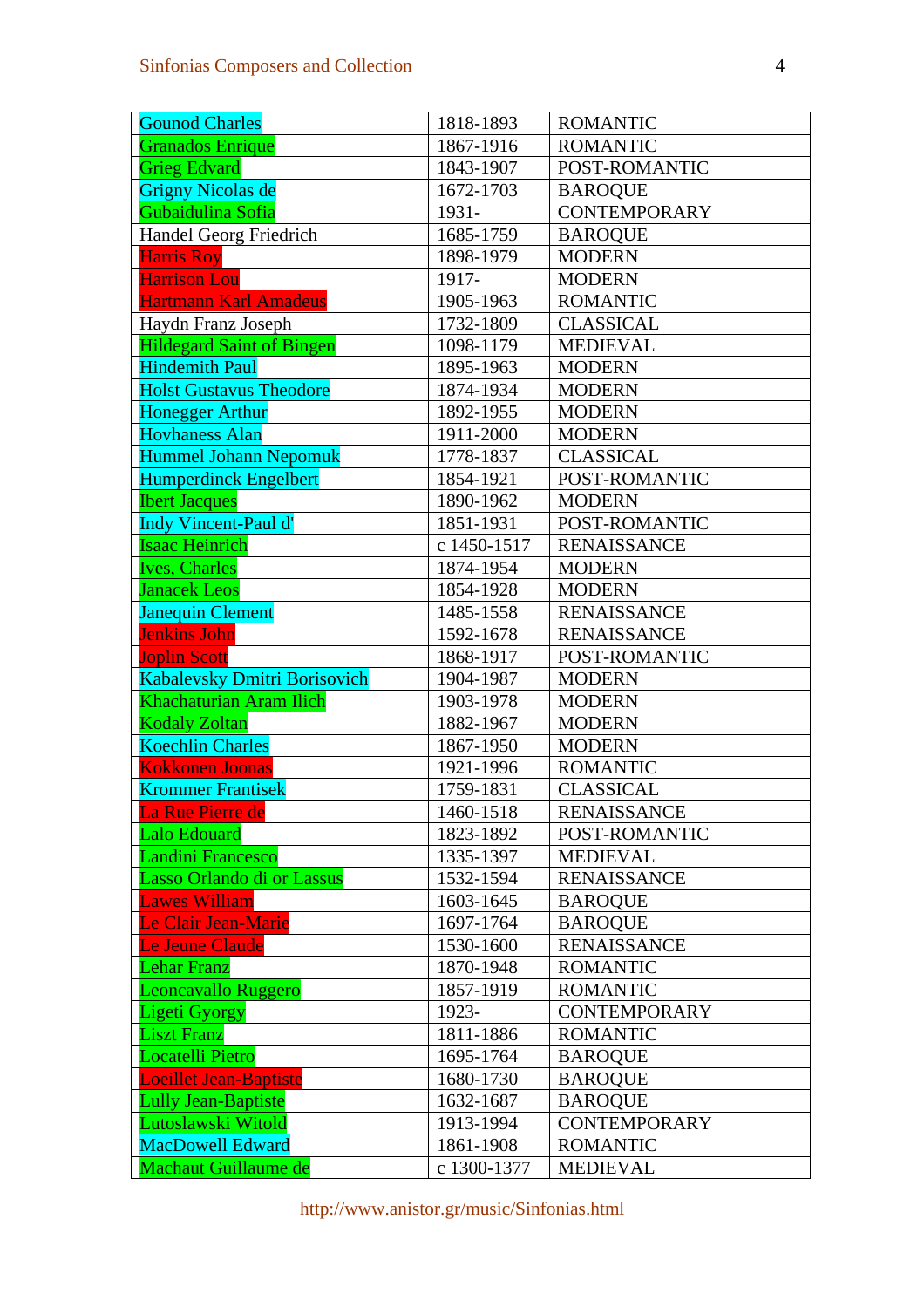| <b>Mahler Gustav</b>           | 1860-1911   | <b>ROMANTIC</b>     |
|--------------------------------|-------------|---------------------|
| <b>Manfredini Francesco</b>    | 1684-1762   | <b>BAROQUE</b>      |
| <b>Marais Marin</b>            | 1656-1728   | <b>BAROQUE</b>      |
| <b>Marcello Alessandro</b>     | 1684-1750   | <b>BAROQUE</b>      |
| <b>Martinen Tauno</b>          | 1912-       | <b>ROMANTIC</b>     |
| <b>Martinu Bohuslav</b>        | 1890-1959   | <b>MODERN</b>       |
| <b>Mascagni Pietro</b>         | 1863-1945   | POST-ROMANTIC       |
| <b>Massenet Jules</b>          | 1842-1912   | <b>ROMANTIC</b>     |
| <b>Maxwell Davies Peter</b>    | 1934-       | <b>MODERN</b>       |
| <b>Mendelssohn Felix</b>       | 1809-1847   | <b>ROMANTIC</b>     |
| <b>Menotti Giancarlo</b>       | 1911-       | <b>MODERN</b>       |
| Mercadante Giuseppe Saverio    | 1795-1870   | <b>ROMANTIC</b>     |
| <b>Merulo Claudio</b>          | 1533-1604   | <b>RENAISSANCE</b>  |
| <b>Messiaen Olivier</b>        | 1908-1992   | <b>MODERN</b>       |
| <b>Milhaud Darius</b>          | 1892-1974   | <b>MODERN</b>       |
| <b>Mompou Federico</b>         | 1893-1987   | <b>ROMANTIC</b>     |
| <b>Monteverdi Claudio</b>      | 1567-1643   | <b>BAROQUE</b>      |
| <b>Morales Cristobal de</b>    | 1500-1553   | <b>RENAISSANCE</b>  |
| <b>Moszkowski Moritz</b>       | 1854-1925   | POST-ROMANTIC       |
| <b>Mozart Wolfgang Amadeus</b> | 1756-1791   | <b>CLASSICAL</b>    |
| <b>Muffat Georg</b>            | 1653-1704   | <b>BAROQUE</b>      |
| <b>Mussorgsky Modest</b>       | 1839-1881   | <b>ROMANTIC</b>     |
| <b>Nancarrow Conlon</b>        | 1912-1997   | <b>MODERN</b>       |
| <b>Nielsen Carl</b>            | 1865-1931   | <b>MODERN</b>       |
| Nono Luigi                     | 1924-1990   | <b>CONTEMPORARY</b> |
| <b>Ockeghem Johannes</b>       | c 1410-1497 | <b>MEDIEVAL</b>     |
| <b>Offenbach Jacques</b>       | 1819-1880   | <b>ROMANTIC</b>     |
| <b>Onslow Georges</b>          | 1784-1853   | <b>ROMANTIC</b>     |
| <b>Orff Carl</b>               | 1895-1982   | POST-ROMANTIC       |
| Pachelbel Johann               | 1653-1706   | <b>BAROQUE</b>      |
| Paganini Niccolo               | 1782-1840   | <b>ROMANTIC</b>     |
| Palestrina Giovanni Pierluigi  | c1525-1594  | <b>RENAISSANCE</b>  |
| <b>Parry Hubert</b>            | 1848-1918   | POST-ROMANTIC       |
| <b>Part Arvo</b>               | 1935-       | <b>CONTEMPORARY</b> |
| <b>Partch Harry</b>            | 1901-1974   | <b>MODERN</b>       |
| Penalosa Francisco de          | 1470-1528   | <b>RENAISSANCE</b>  |
| Penderecki Krzysztof           | 1933        | <b>CONTEMPORARY</b> |
| Pergolesi Giovanni Battista    | 1710-1736   | <b>CLASSICAL</b>    |
| Perotin                        | 13th c.     | <b>MEDIEVAL</b>     |
| <b>Pettersson Allan</b>        | 1911-1980   | <b>MODERN</b>       |
| <b>Phillips Peter</b>          | 1561-1628   | <b>RENAISSANCE</b>  |
| <b>Piazzolla Astor</b>         | 1921-1992   | POST-ROMANTIC       |
| <b>Piston Walter</b>           | 1894-1976   | <b>ROMANTIC</b>     |
| Ponchielli Amilcare            | 1834-1886   | <b>ROMANTIC</b>     |
| <b>Poulenc Francis</b>         | 1899-1963   | <b>MODERN</b>       |
| <b>Praetorius Michael</b>      | 1571-1621   | <b>RENAISSANCE</b>  |
| <b>Prokofiev Sergei</b>        | 1891-1953   | <b>MODERN</b>       |
| <b>Puccini Giacomo</b>         | 1858-1924   | POST-ROMANTIC       |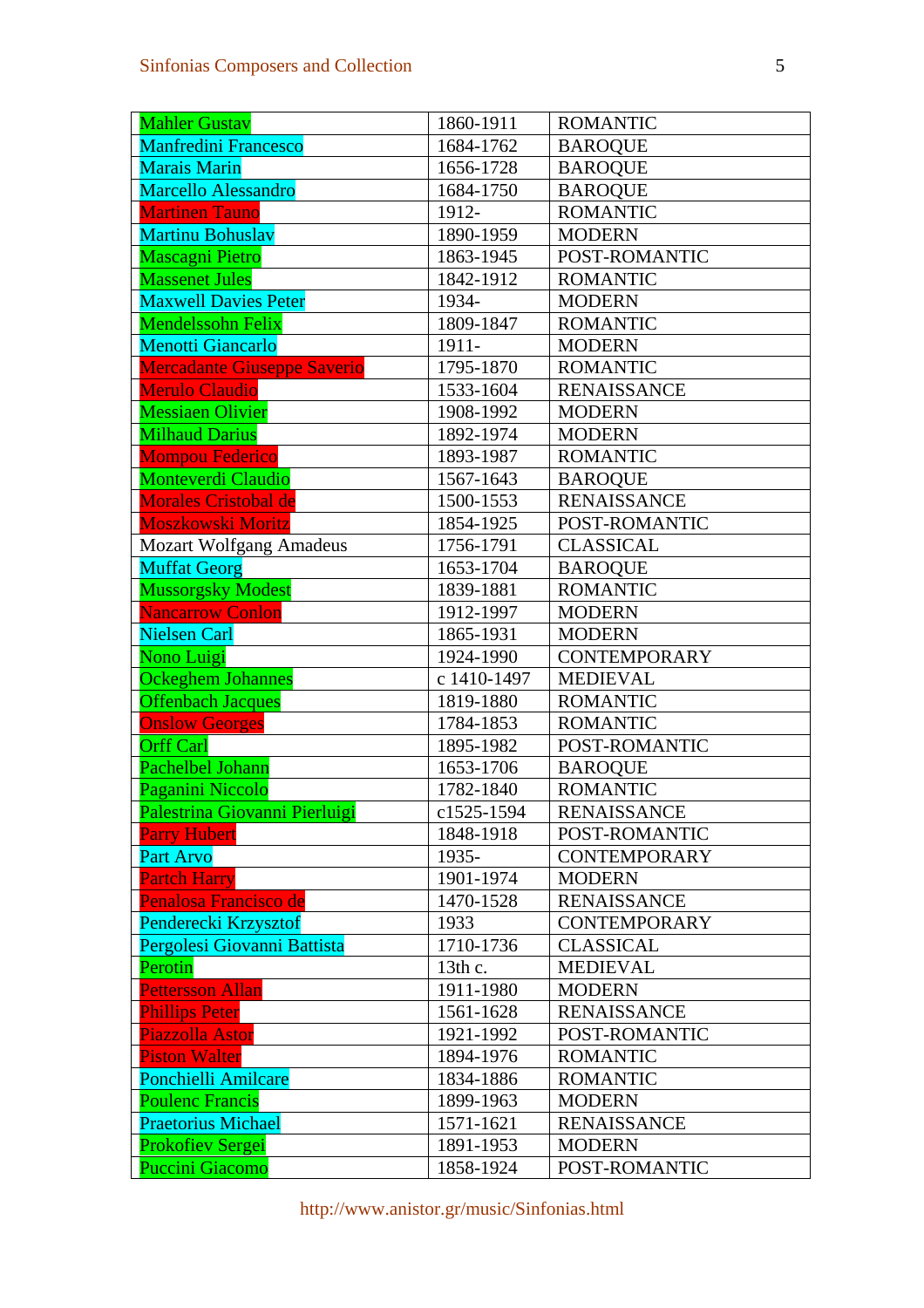| <b>Purcell Henry</b>              | 1659-1695 | <b>BAROQUE</b>      |
|-----------------------------------|-----------|---------------------|
| <b>Quantz Johann Joachim</b>      | 1697-1773 | <b>BAROQUE</b>      |
| Rachmaninov Sergei                | 1873-1943 | POST-ROMANTIC       |
| Rameau Jean-Philippe              | 1683-1764 | <b>BAROQUE</b>      |
| <b>Ravel Maurice</b>              | 1875-1937 | <b>MODERN</b>       |
| <b>Reger Max</b>                  | 1873-1916 | POST-ROMANTIC       |
| <b>Reich Steve</b>                | 1936-     | <b>CONTEMPORARY</b> |
| Reicha Anton                      | 1770-1836 | <b>CLASSICAL</b>    |
| <b>Respighi Ottorino</b>          | 1879-1936 | <b>MODERN</b>       |
| <b>Reynolds Roger</b>             | 1934-     | <b>CONTEMPORARY</b> |
| <b>Rheinberger Joseph Gabriel</b> | 1839-1901 | <b>ROMANTIC</b>     |
| <b>Riley Terry</b>                | 1935-     | <b>CONTEMPORARY</b> |
| Rimsky-Korsakov Nikolai           | 1844-1908 | POST-ROMANTIC       |
| <b>Ristori Giovanni Alberto</b>   | 1692-1753 | <b>BAROQUE</b>      |
| Rodrigo Joaquin                   | 1901-1999 | <b>MODERN</b>       |
| <b>Roussel Albert</b>             | 1869-1937 | <b>MODERN</b>       |
| Saint-Saens Camille               | 1835-1921 | POST-ROMANTIC       |
| <b>Salieri Antonio</b>            | 1750-1825 | <b>CLASSICAL</b>    |
| <b>Sallinen Aulis</b>             | 1935-     | <b>CONTEMPORARY</b> |
| Sarasate Pablo de                 | 1844-1908 | <b>ROMANTIC</b>     |
| <b>Satie Eric</b>                 | 1866-1925 | POST-ROMANTIC       |
| Scarlatti Alessandro              | 1660-1725 | <b>BAROQUE</b>      |
| <b>Scarlatti Domenico</b>         | 1685-1757 | <b>BAROQUE</b>      |
| <b>Schmidt Franz</b>              | 1874-1939 | <b>ROMANTIC</b>     |
| <b>Schnittke Alfred</b>           | 1934-1998 | <b>CONTEMPORARY</b> |
| <b>Schoenberg Arnold</b>          | 1874-1951 | <b>MODERN</b>       |
| <b>Schubert Franz</b>             | 1797-1828 | <b>CLASSICAL</b>    |
| Schuman William                   | 1910-1992 | <b>MODERN</b>       |
| <b>Schumann Robert</b>            | 1810-1856 | <b>ROMANTIC</b>     |
| <b>Schutz Heinrich</b>            | 1585-1672 | <b>BAROQUE</b>      |
| <b>Scriabin Alexander</b>         | 1872-1915 | <b>MODERN</b>       |
| <b>Sculthorpe Peter</b>           | 1929-     | <b>MODERN</b>       |
| <b>Shostakovich Dmitri</b>        | 1906-1975 | <b>MODERN</b>       |
| <b>Sibelius Jean</b>              | 1865-1957 | <b>MODERN</b>       |
| <b>Simpson Robert</b>             | 1921-1997 | <b>MODERN</b>       |
| <b>Skalkottas Nikos</b>           | 1904-1949 | <b>MODERN</b>       |
| <b>Smetana Bedrich</b>            | 1824-1884 | <b>ROMANTIC</b>     |
| <b>Sor Fernando</b>               | 1778-1839 | <b>ROMANTIC</b>     |
| <b>Spohr Louis</b>                | 1784-1859 | <b>ROMANTIC</b>     |
| <b>Stamitz Carl</b>               | 1745-1801 | <b>CLASSICAL</b>    |
| <b>Stanford Charles</b>           | 1852-1924 | <b>ROMANTIC</b>     |
| <b>Stanley John</b>               | 1713-1786 | <b>BAROQUE</b>      |
| <b>Stockhausen Karlheinz</b>      | 1928-     | <b>CONTEMPORARY</b> |
| <b>Strauss Johann Elder</b>       | 1804-1849 | <b>ROMANTIC</b>     |
| Strauss Johann II (Jr.)           | 1825-1899 | <b>ROMANTIC</b>     |
| <b>Strauss Richard</b>            | 1864-1949 | POST-ROMANTIC       |
| <b>Stravinsky Igor</b>            | 1882-1971 | <b>MODERN</b>       |
| <b>Subotnick Morton</b>           | 1933-     | <b>MODERN</b>       |